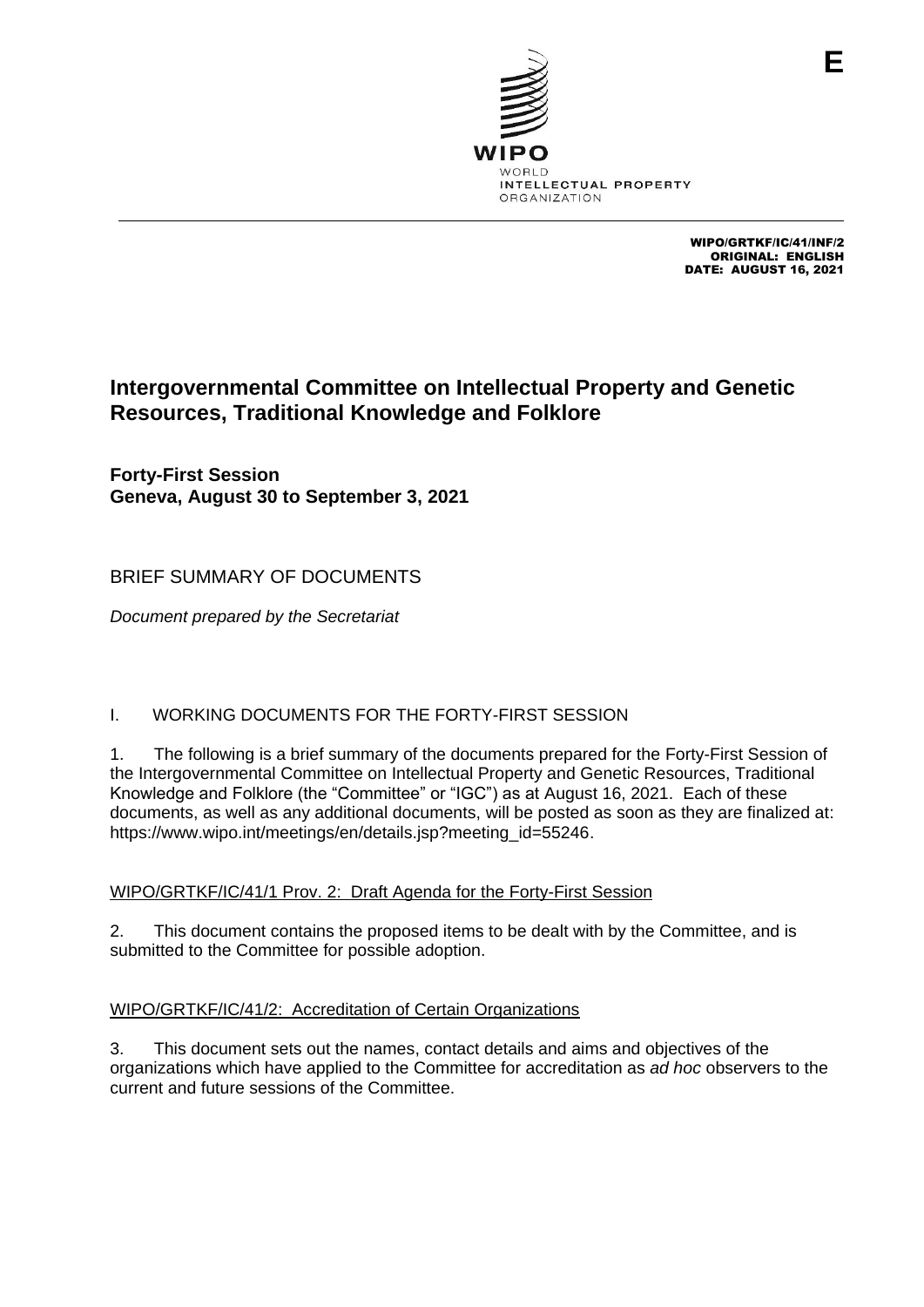## WIPO/GRTKF/IC/41/3: Participation of Indigenous and Local Communities: Voluntary Fund

4. The WIPO General Assembly, in 2005, established the "WIPO Voluntary Fund for Accredited Indigenous and Local Communities". The decision was taken on the basis of document WO/GA/32/6, subsequently amended by the WIPO General Assembly in September 2010, which sets out the objectives and operation of the Fund. This document refers to the appointment of the Fund's Advisory Board, and provides information on the fund-raising drive initiated by the Secretariat. The required information note providing details of contributions received and beneficiaries is circulated in parallel as document WIPO/GRTKF/IC/41/INF/4.

## II. INFORMATION DOCUMENTS FOR THE FORTY-FIRST SESSION

## WIPO/GRTKF/IC/41/INF/1: List of Participants

5. A draft list of participants will be circulated at the Forty-First Session of the Committee.

## WIPO/GRTKF/IC/41/INF/2: Brief Summary of Documents

6. The present document has been prepared as an informal guide to the Committee's documentation.

## WIPO/GRTKF/IC/41/INF/3: Draft Program for the Forty-First Session

7. In line with the Committee's request at its Tenth Session, this document sets out a suggested program and identifies a possible timing for each agenda item. This draft program is indicative only, and the actual organization of work of the Committee would be determined by the Chair and its members in line with the rules of procedure.

## WIPO/GRTKF/IC/41/INF/4: Voluntary Fund for Accredited Indigenous and Local Communities: Information Note on Contributions and Applications for Support

8. This document sets out information required to be reported to the Committee on the operation of the Voluntary Fund for Accredited Indigenous and Local Communities. The rules are set out in the Annex to document WO/GA/32/6, as approved by the WIPO General Assembly at its Thirty-Second Session and subsequently amended by the WIPO General Assembly in September 2010. In particular, it gives information on contributions received or pledged, and actual support provided to representatives of accredited indigenous and local communities.

## WIPO/GRTKF/IC/41/INF/5: Information Note for the Panel of Indigenous and Local **Communities**

9. Following a decision of the Committee at its Seventh Session, each subsequent session of the Committee has commenced with a panel chaired by a member of an indigenous community. The panel has been held at the commencement of the previous 33 sessions of the Committee. On each occasion, representatives of indigenous peoples and local communities gave presentations on a specific theme related to the IGC's negotiations. The presentations are available on WIPO's site at: <https://wipo.int/tk/en/igc/panels.html> and may also be accessed